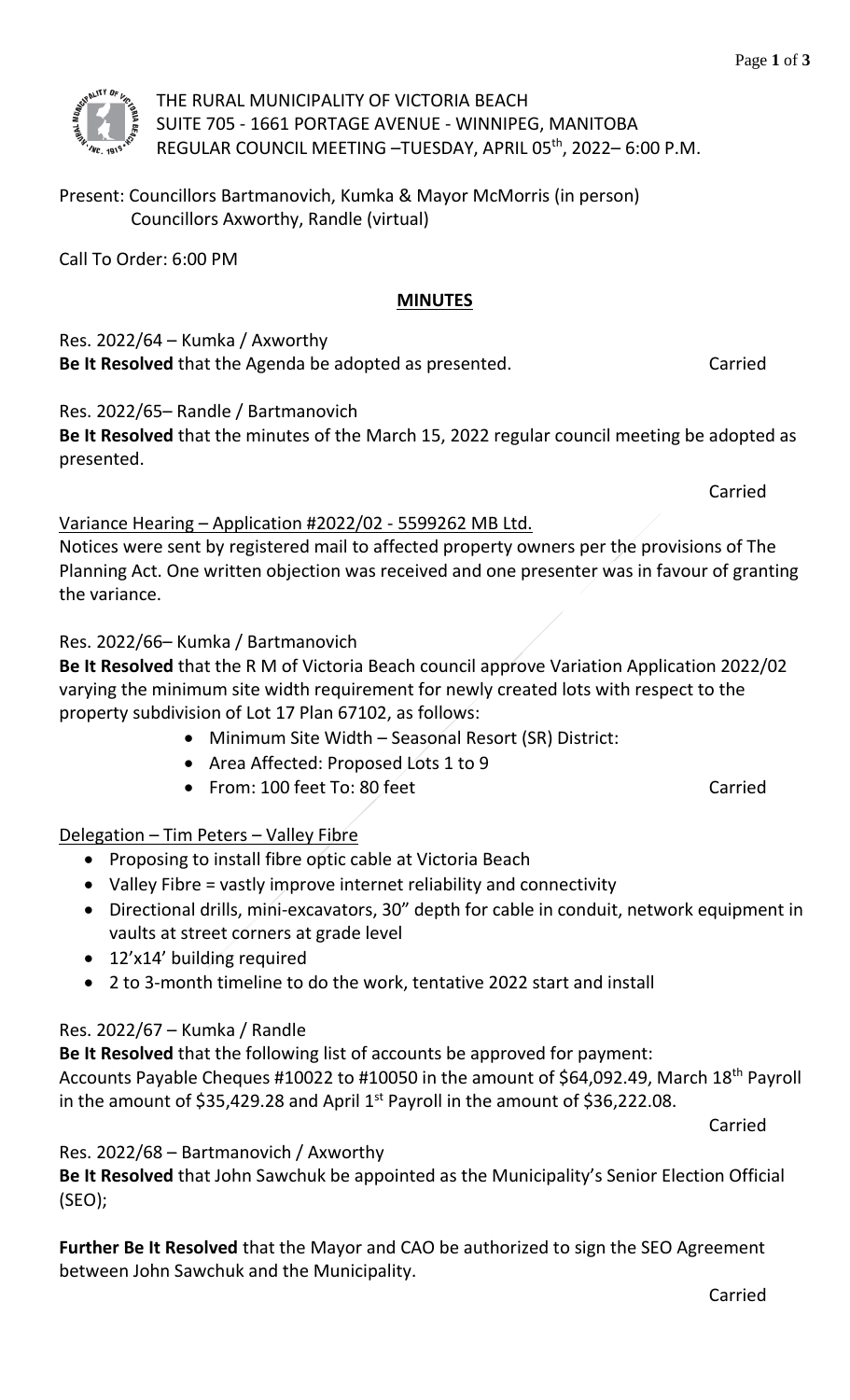| between Stewart MacPherson and the Municipality dated March 28, 2022;                                                                                                                                                                  |         |
|----------------------------------------------------------------------------------------------------------------------------------------------------------------------------------------------------------------------------------------|---------|
| Further Be It Resolved that the CAO be authorized to sign said Agreement on behalf of the<br>Municipality.                                                                                                                             |         |
|                                                                                                                                                                                                                                        | Carried |
| Res. 2022/70 - Kumka / Randle<br>Be It Resolved that By-Law 1630, closing a municipal road and authorizing the sale of land, be<br>given $1st$ reading.                                                                                |         |
|                                                                                                                                                                                                                                        | Carried |
| Res. 2022/71 - Bartmanovich / Kumka<br><b>Be It Resolved</b> that By-Law 1631, opening a municipal road, be given $1^{st}$ reading.                                                                                                    | Carried |
| Res. $2022/72$ – Kumka / Axworthy<br>Be It Resolved that By-Law 1632, increasing the annual allocation to the Equipment Reserve,<br>be given $1st$ reading.                                                                            |         |
|                                                                                                                                                                                                                                        | Carried |
| Res. 2022/73 - Kumka / Bartmanovich<br>Be It Resolved that By-Law 1633, fixing the rate of taxation for the year 2022, be given $1st$<br>reading.                                                                                      |         |
|                                                                                                                                                                                                                                        | Carried |
| Res. 2022/74 - Randle / Bartmanovich<br>Be It Resolved that all council members be authorized to attend the virtual EMO Wildfire<br>Preparedness Seminar;                                                                              |         |
| Further Be It Resolved that the Municipality cover all associated costs to attend said seminar<br>per the terms of By-Law 1628.                                                                                                        |         |
|                                                                                                                                                                                                                                        | Carried |
| Res. 2022/75 - Randle / Kumka<br>Be It Resolved that the R. M. of Victoria Beach council adopt the revised 2022 Accessibility<br>Plan.                                                                                                 |         |
|                                                                                                                                                                                                                                        | Carried |
| Res. 2022/76 - Bartmanovich / Randle<br>Be It Resolved that the April 05, 2022 regular council meeting be adjourned; next regular<br>council meeting to be held on April 19, 2022 at 6:00 pm at 705-1661 Portage Avenue -<br>Winnipeg. |         |

**Be It Resolved** that the R M of Victoria Beach council approve the employment agreement

**Items Discussed:**

- Trail signage and beach access signage
- Bill 33, review and provisions

Res. 2022/69 – Bartmanovich / Randle

• College of Paramedics of MB response letter

Carried